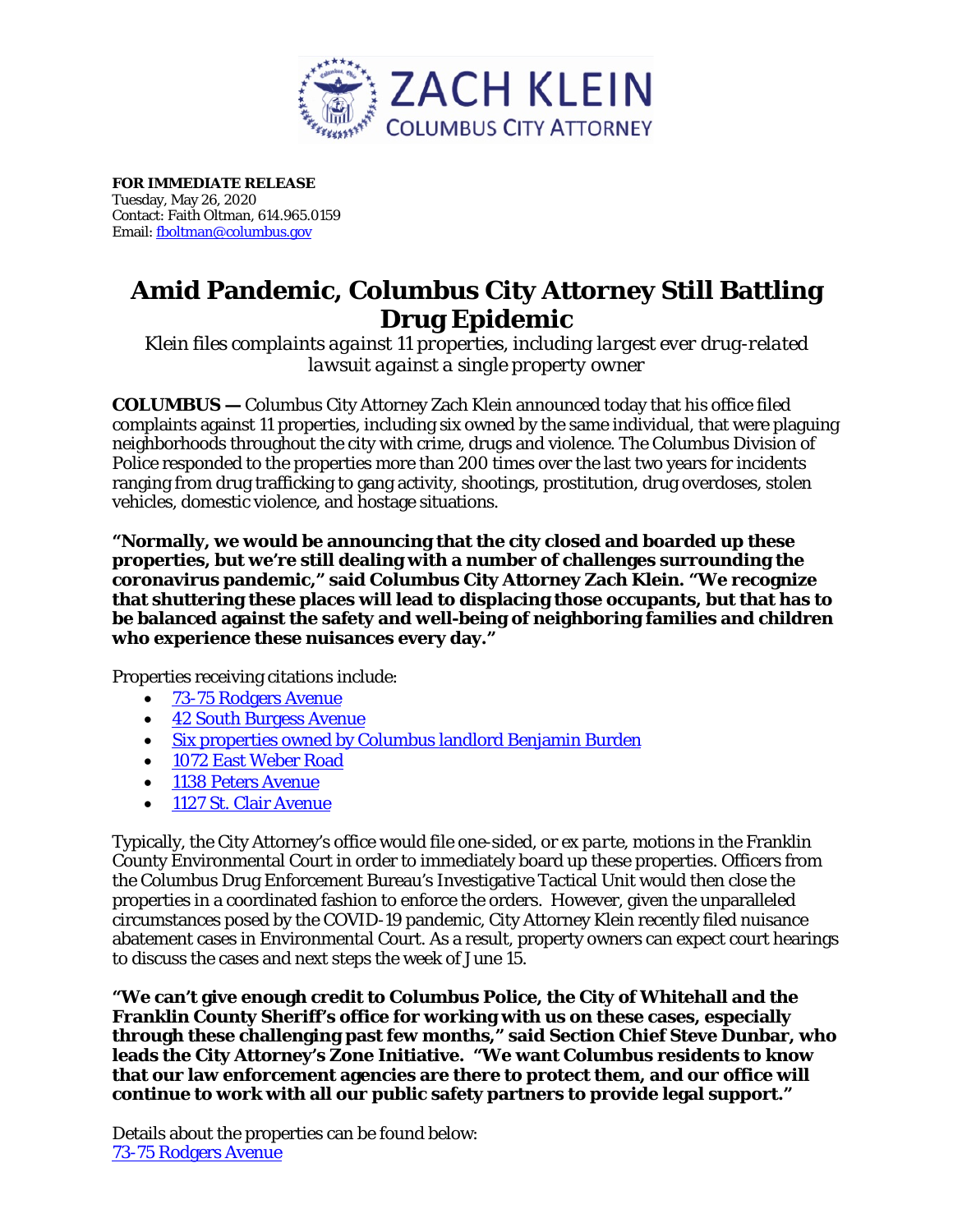According to court documents, Columbus police have responded to this Franklinton duplex over 20 times since 2018 on reports of drug dealing, burglary, overdoses, shots fired, gang activity, a dead body, and a theft ring that was stealing from job sites and storing "a large number of washers, dryers, vanity tops, and sinks" at the premises. The city also issued orders in April 2019 for several code violations, which have yet to be remedied by the property owner.

On February 27, 2020, Columbus and Whitehall narcotics detectives executed a search warrant at the premises and seized suspected fentanyl, crack cocaine "from the rafters" of the house, and a "white rock substance."

On March 10, 2020, officers responded to a report of shots fired after an argument between two males led to one of the men brandishing a gun and firing it several times. The officers found shell casings in the area and upon making entry to the premises, found the suspect in the basement.

## [42 South Burgess Avenue](https://www.google.com/maps/place/42+S+Burgess+Ave,+Columbus,+OH+43204/data=!4m2!3m1!1s0x88388fe6054ca705:0x75f5fb92bec517e2?sa=X&ved=2ahUKEwjX_fzYzN7oAhXJU80KHZ3UD6UQ8gEwAHoECAwQAQ)

Court records indicate that Columbus police have responded to this Hilltop property over 60 times since 2018 for a variety of runs, including 19 firearm-related incidents, four assaults, domestic violence, and drug dealing.

Patrol officers identified an increased level of gang activity around the premises in September 2019, which also coincided with an increased number of calls for service. The Shot Spotter alert system reported 11 firearm discharges in the area. During most incidents, witnesses pointed to 42 South Burgess as the source of the shootings.

On February 17, 2020, Columbus SWAT officers executed a search warrant. Nineteen individuals were found inside the residence, along with hundreds of heroin needles and other evidence of narcotics activity.

## Six properties owned by Benjamin Burden

Columbus police have responded to properties owned by landlord Benjamin Burden over 100 times since 2018 for a variety of reports, including black-tar heroin, cocaine, and fentanyl trafficking, at least 10 drug overdoses, prostitution, assault, robbery, a victim being held hostage, and an individual being held captive in a cage with no clothing in the front room of a residence. The properties are located at 58 North Wayne Avenue, 230 North Wayne Avenue, 137 South Wheatland Avenue, 385 South Wheatland Avenue, 183 South Burgess Avenue, and 409 Ryan Avenue, which is an eight-unit apartment building located close to an addiction recovery housing complex.

## [1072 East Weber Road](https://www.google.com/maps/place/1072+E+Weber+Rd,+Columbus,+OH+43224/@40.0235794,-82.9831964,3a,75y,358.17h,90t/data=!3m6!1e1!3m4!1s8h_5281kLssWGzkdXH61hw!2e0!7i16384!8i8192!4m5!3m4!1s0x88388bfac7937a65:0xc255259f5c05d0f5!8m2!3d40.0237449!4d-82.9831889)

Columbus police have responded to this Linden area home multiple times over the past year due to drug dealing, overdoses, and prostitution complaints. According to court documents, the primary tenant of the property is an alleged drug dealer, approximately 60-years-old, who would stand in the front yard and announce that he has "the best dope around."

On July 6, 2019 officers responded to a call of a drug overdose at the premises and found the tenant's son unresponsive and not breathing. He was revived and treated at the scene by paramedics and transported in critical condition to Riverside Hospital, where he passed away the following day. The tenant continued selling drugs from the premises—despite his son's death, as well as an attempt to evict him—and in February and early March of this year, Columbus narcotics detectives conducted undercover purchases of heroin from the premises.

## [1138 Peters Avenue](https://www.google.com/maps/place/1138+Peters+Ave,+Columbus,+OH+43201/@39.9882754,-82.9806846,3a,75y,90.73h,90t/data=!3m6!1e1!3m4!1sMfDVYaDr77EflHjFG5C4BQ!2e0!7i16384!8i8192!4m5!3m4!1s0x8838893a3a7314c3:0xa3352e0c6859c95a!8m2!3d39.9883109!4d-82.9804175) and [1127 St. Clair Avenue](https://www.google.com/maps/place/1127+St+Clair+Ave,+Columbus,+OH+43201/@39.9882529,-82.9795589,3a,75y,273.35h,90t/data=!3m6!1e1!3m4!1s3nWlIw3bPaqo_IShqrHu5Q!2e0!7i16384!8i8192!4m5!3m4!1s0x8838893a333604dd:0x917be4e9546081ed!8m2!3d39.9882608!4d-82.9797561)

Both properties are residential homes in Milo-Grogan that are situated on adjoining parcels separated by an alley—and came to the attention of the Franklin County Sheriff's special investigative unit in January 2019 due to evidence of narcotics trafficking.